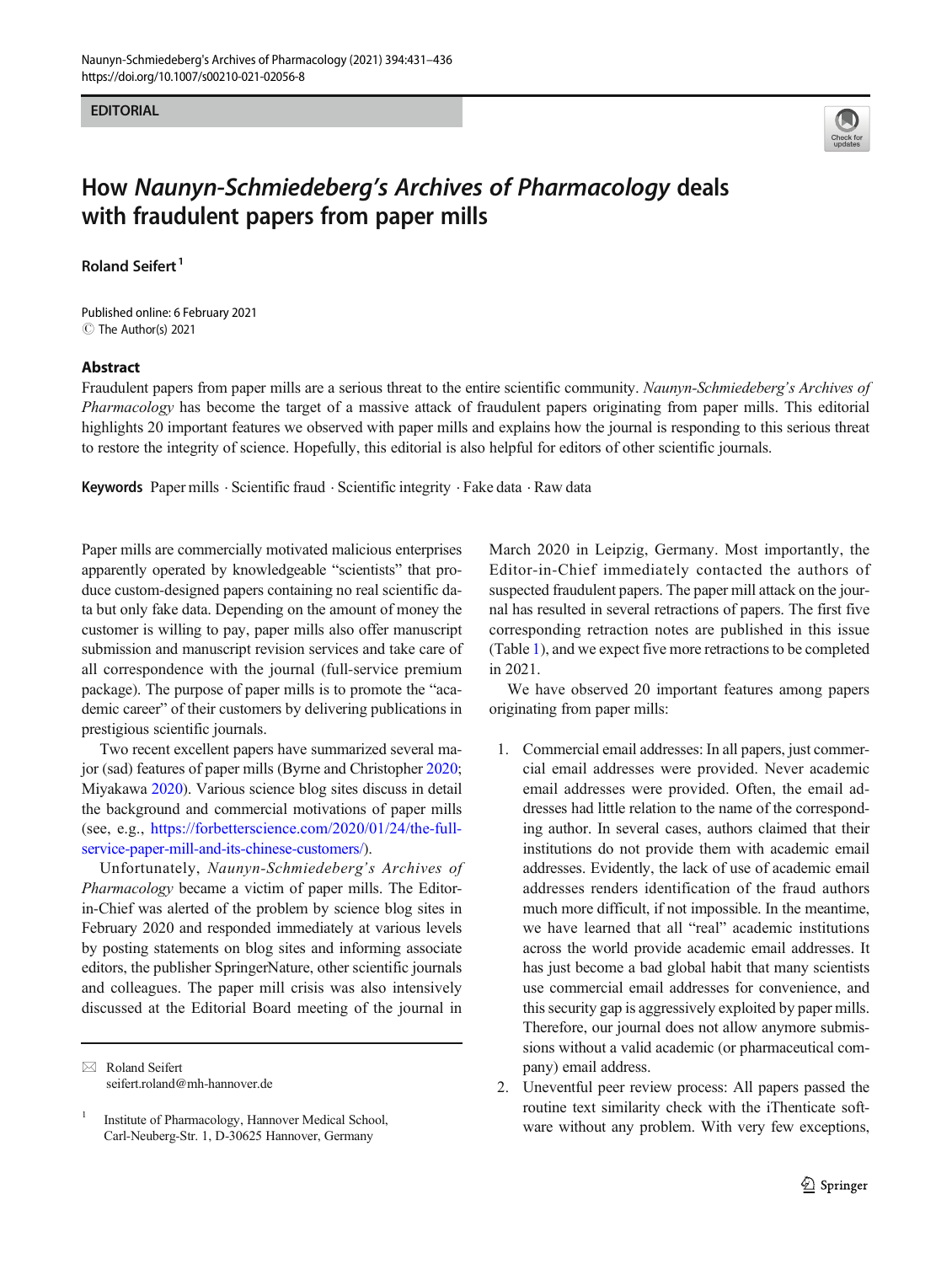<span id="page-1-0"></span>Table 1 List of the retraction notes of fraudulent papers published in the March 2021 issue Naunyn-Schmiedeberg's Archives of Pharmacology

- Retraction Note to: Resibufogenin suppresses tumor growth and inhibits glycolysis in ovarian cancer by modulating PIM1
- Qian Li, Chuanwu Jiang , Yan Wang, Minghua Wei, Huijin Zheng, Yanqi Xu, Xuegang Xu, Fengyu Jia, Kai Liu, Gang Sun, Jianhua Zang, and Ping Mo. Naunyn-Schmiedeberg's Archives of Pharmacology. <https://doi.org/10.1007/s00210-020-02016-8>
- Retraction Note to: Fibrauretine reduces ischemia/reperfusion injury via RISK/eNOS activation
- Chunsheng Wang, Rong Chang, Gan Gao, Xing Liu and Yingwei Zhang. Naunyn-Schmiedeberg's Archives of Pharmacology. [https://doi.](https://doi.org/10.1007/s00210-020-02027-5) [org/10.1007/s00210-020-02027-5](https://doi.org/10.1007/s00210-020-02027-5)
- Retraction Note to: Soyasapogenol B exhibits anti-growth and anti-metastatic activities in clear cell renal cell carcinoma
- Luping Wang, Junyu Wang, Hong Zhao, Guoping Jiang, Xiaojie Feng, Wenxia Sui and Hongling Liu. Naunyn-Schmiedeberg's Archives of Pharmacology. <https://doi.org/10.1007/s00210-020-02020-y>
- Retraction Note to: Chrysophanol suppresses growth and metastasis of T cell acute lymphoblastic leukemia via miR-9/PD-L1 axis
- Junjie Yin, Qingsong Yin, Bo Liang, Ruihua Mi, Hao Ai, Lin Chen and Xudong Wei. Naunyn-Schmiedeberg's Archives of Pharmacology. <https://doi.org/10.1007/s00210-020-02026-6>
- Retraction Note to: Chrysophanol exhibits anti-cancer activities in lung cancer cell through regulating ROS/HIF-1a/VEGF signaling pathway
- Jie Zhang, Qian Wang, Qiang Wang, Peng Guo, Yong Wang, Yuqing Xing, Mengmeng Zhang,
- Fujun Liu and Qingyun Zeng. Naunyn-Schmiedeberg's Archives of Pharmacology

<https://doi.org/10.1007/s00210-020-02019-5>

the peer review of papers was very uneventful and went smoothly. Editors handled paper mill papers without noting anything unusual. In this context, it must be noted that we do have an excellent reporting system in place should anything unusual happen during peer review. These safeguards were bypassed effectively by the paper mills. This is indicative of the "professionalism" behind paper mills. It can be assumed that experienced "scientists" (or more precisely misguided ex-scientists) with extensive and in-depth experience in the scientific publication process and familiarity with professional plagiarism software are the core of paper mills. It is likely that employees of paper mills have worked with real scientific journals before. Consequently, in our revised editorial guidelines, we request an explicit statement by authors that no paper mill was used.

3. "Scientific" focus of the fraud: Most paper mill papers in our journal deal with chemically defined natural compounds, mostly from plants in the context of "highly important," "highly relevant," or "medically underserved" diseases for which there is "no cure yet" and a "high medical need." Often, paper mill papers advertise a breakthrough in a given pharmacological field. Thus, it can be assumed that customers are not just interested in

getting "a" publication but a "medically important" publication. This is compatible with the assumption that the primary purpose of paper mills is to facilitate rapid "academic career" advancement and professional rewards for the "customer." Since most paper mill papers allude to high clinical relevance, it can be assumed that "premium" customers of paper mills are clinicians who have no scientific experience. This assumption is corroborated by the fact that in many cases, authors list clinical departments as their affiliation.

- 4. No reporting of service laboratories: Several papers included data from so-called service laboratories, but the papers did not mention this fact in the Materials and Methods section. Therefore, in our revised editorial guidelines, we request an explicit statement that all data were generated in-house.
- 5. Elusive "service laboratories": Authors blame the "service laboratories" of having provided "problematic data," but we never obtained any information about the precise nature of the "problematic data." In no case, the authors admitted that the data from "service laboratories" are fake, and not a single service laboratory could be localized physically (postal address or internet address). In no case, the name of a person behind a "service laboratory" was provided. Thus, it appears that paper mills do their very best to prevent identification of the "service laboratories" because they are an integral part for their business to be successful.
- 6. No data at all: In all cases, the authors were unable to provide original data (raw data). Sometimes no reason was given; sometimes ridiculous reasons were given (the COVID-19 pandemia being the most popular "excuse"). The pandemia was blamed to have caused lack of access to data files or complete loss of data. This is a hitherto unknown facet of the pandemia that SARS-CoV-2 also infects computer hard disks and USB sticks. In an extreme case, an author's child was blamed of having spilled coffee into the computer, resulting in total data loss with no back-up of data, "unfortunately." Thus, in addition to having no data, the authors of paper mill papers have no clue how to properly store and back-up data. Because of the lack of original data in all fraud cases, in our revised editorial guidelines, we request original data already upon initial submission. Otherwise, no peer review will take place. The request of original data right from the beginning is the most effective measure to fight paper mills.
- 7. Cut and paste beautiful images: The fraud data particularly concerned flow cytometry experiments, fluorescence cell images, western blots, and histology. We noted several types of fraud: images were flipped. The same data (particularly flow cytometry panels, fluorescence cell images, and western blot bands) were used in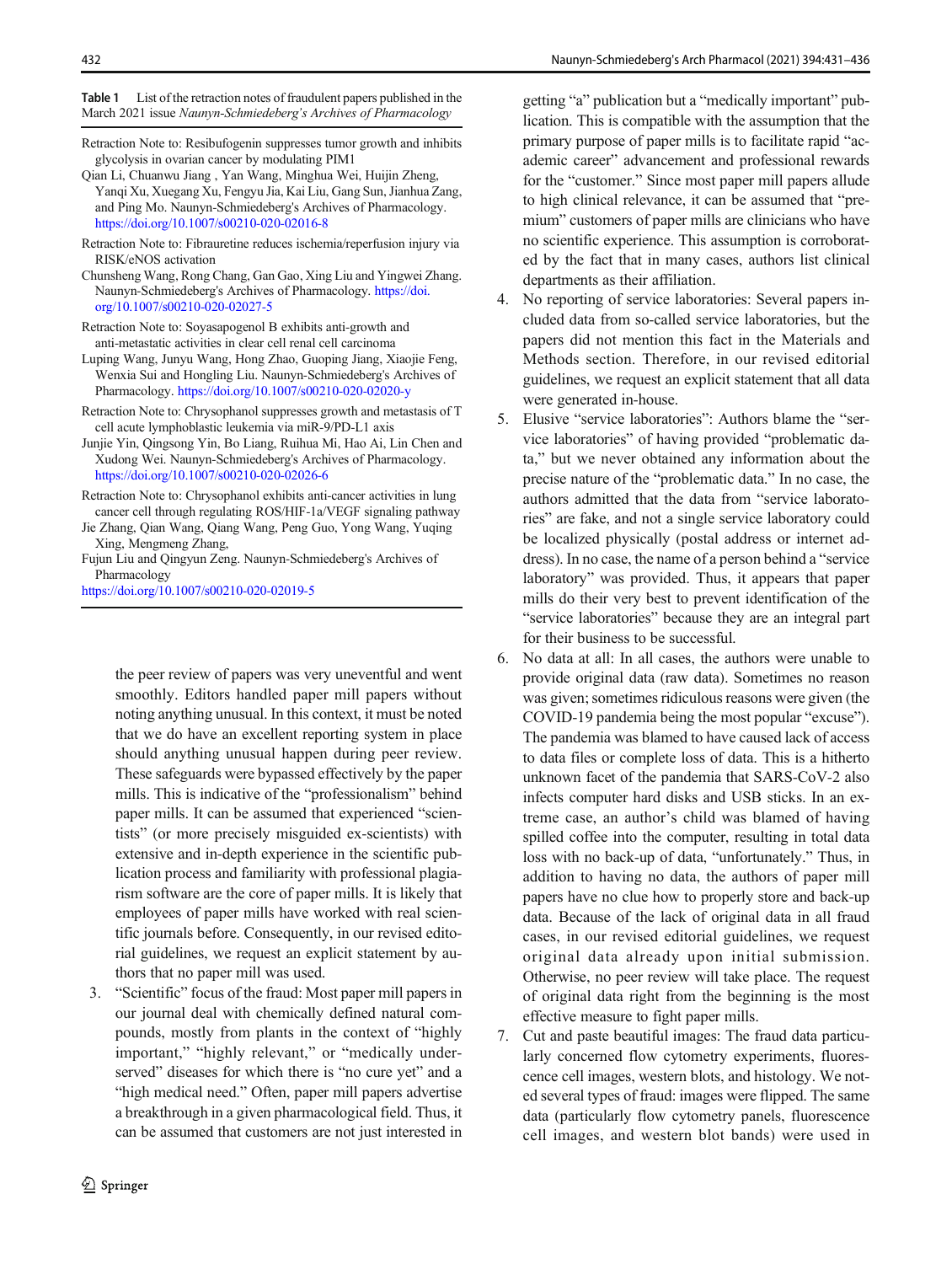experimentally totally different contexts, not just within one paper but also within completely different papers unrelated to each other. Most notably, in western blots, only "regions of interest" without molecular mass markers were shown, never full-length blots. Thus, it appears that paper mills arbitrarily collaged "impressive" data sets from a library of "data modules." As a precaution against fraud of this type, in our revised editorial guidelines, we now request submission of full-length western blots with molecular mass markers. This is also a very effective measure to fight paper mills.

- 8. No email signatures: In no case, the corresponding authors used professional (institutional) email signatures in the emails. Apparently, an important element of paper mills is disguising the precise origin of the email and rendering it virtually impossible to localize the fraudulent author. Evidently, this substantially reduces the risk of negative academic consequences for the author.
- 9. Extremely poor English in emails: The English language used in email correspondence was extremely poor and, astonishingly, much worse than in the respective papers. In the papers, the English, in general, was decent and passed the English language check. This discrepancy indicates that the paper mill employees "polishing" papers (i.e., their final product) are much more proficient in English than the employees taking care of the journal correspondence that will not be published.
- 10. Rapid informal agreement to retraction: Most surprisingly, when confronted with the suspected fraud, quite often the corresponding authors very quickly (within very few hours and almost simultaneously!) agreed to a retraction without actually admitting the fraud openly. Often, authors mentioned the global term "problem with the data" without being specific what the problem is.
- 11. Blaming others: In some cases, corresponding authors blamed one of their graduate students (unnamed) of having generated "problematic" data, and that the respective student had already faced consequences ("punishment") by the academic institution. In no case, we received any official evidence that a student was "punished" and what the precise academic misconduct and "punishment" was. Evidently, the corresponding authors do not recognize that they also bear a major responsibility for the entire group.
- 12. Painful formal retraction process: The formal retraction process was very sluggish from the side of the authors and lacked professional conduct.
- 13. Communication without content: Evasiveness and disinformation tactics prevailed in email communication with the corresponding authors. Often, the content of the emails was close to zero when it came to answering specific questions of the Editor-in-Chief or the publisher SpringerNature. Apparently, the authors wished to

convey the impression that their English is "unfortunately" too poor to understand the questions of the Editor-in-Chief or the publisher.

- 14. Puzzling email clusters: Strikingly, in several fraud cases, the Editor-in-Chief received emails from authors from apparently different groups within a short period of time (minutes to hours!) as if the emails were sent by one and the same person under different email addresses. It was also noted that the text was rather similar. Thus, it can be assumed that a single paper mill employee is handling multiple fake submissions in one and the same "work session."
- 15. Sluggish email communication (if any): Sometimes, there was no communication at all, because email addresses (especially of co-authors) did not work or because authors did not respond. Sometimes, we had to wait for up to 6 (!) months to get an answer. Blocking of emails by servers was used as another common "excuse" for not responding quickly. However, we never received any message from email servers that a message could not be delivered, unless an email address was invalid. The sluggish email communication is the major reason why it took so long to publish the retraction notes. We would have liked to proceed much faster, but we could not because the Editor-in-Chief and SpringerNature had to play the formal retraction process by the formal rules. Most unfortunately and to our dismay, fraudulent authors only care about rapid publication of their papers but not about rapid procedurally correct retraction. This is highly unethical and unprofessional conduct.
- 16. No academic institutions: In two cases, it turned out to be impossible to get into contact with the respective academic institutions from which the papers were generated.
- 17. No ORCID IDs: Very few authors used ORCID IDs. This is an effective method of disguising the identity of an author, particularly when first names and family names are very common in the literature.
- 18. Fake reviewers: When Editors used reviewers proposed by authors in fraud cases, in some cases, reviews were delivered in unusually short time (minutes!). In general, these reviews were very brief, uninformative, and written in extremely poor English. In all cases, these "fake reviewers" were not used as first-choice referees by the editors but as "very last-choice" when multiple attempts (up to 10) to recruit trusted referees failed. In this context, it must be noted that several of our trusted referees got extremely exhausted by the large number of review requests and, accordingly and understandably, declined. In fact, we received several complaints by referees for the high workload. We can only apologize to our referees. We were simply not aware of the problem. Thus,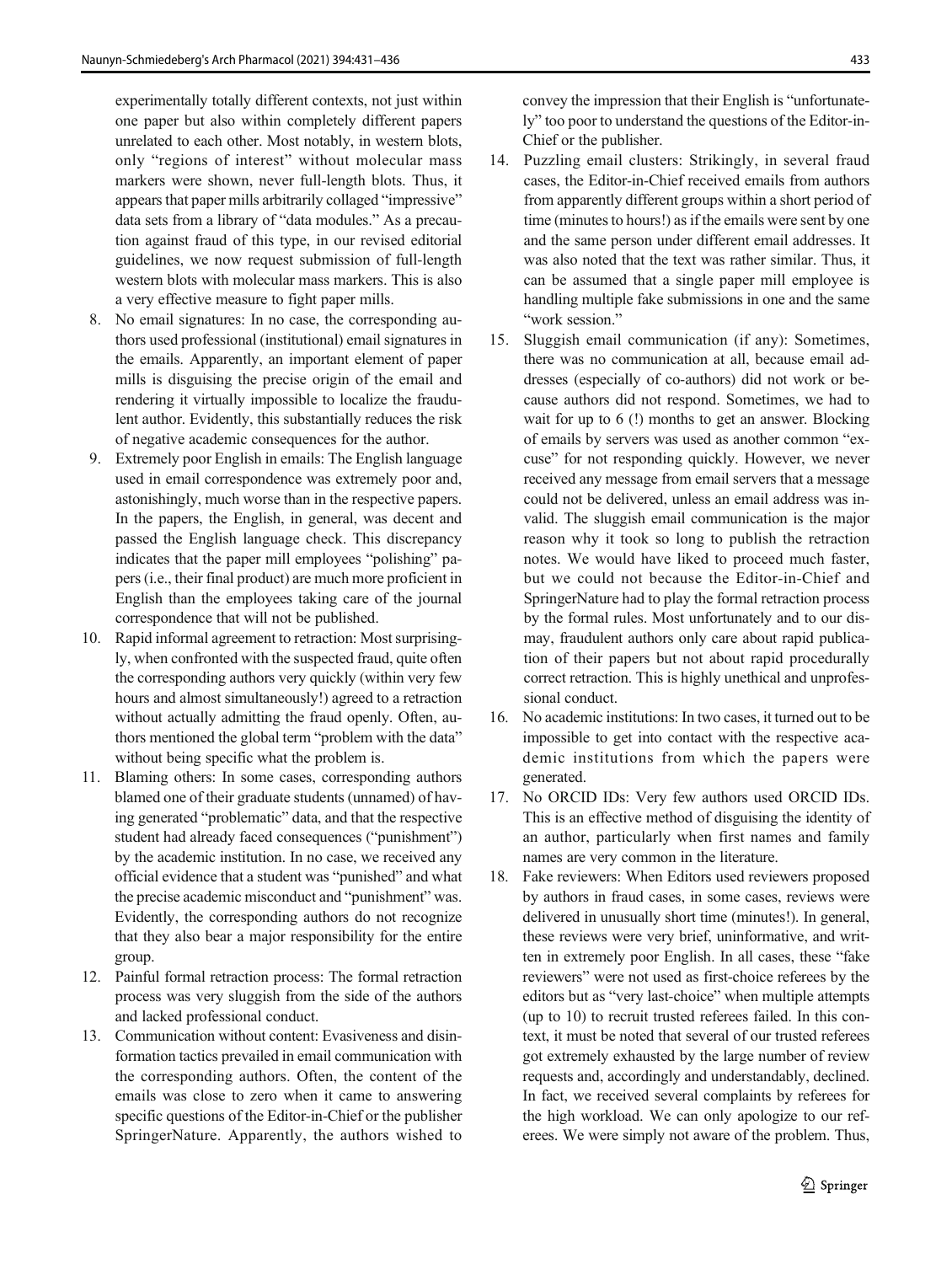paper mill authors intentionally exploit and exhaust honest and trusted referees as a most valuable resource of a scientific journal so that desperate editors, as last-resort, use the author-suggested fake reviewers.

- 19. Same paper, different authors: In one particularly egregious case, a paper administratively withdrawn from our files because of suspected fraud was submitted shortly thereafter to another pharmacological journal, the only major difference being that the list of authors was totally different. The title of the paper was slightly modified (fraudulent submission NSAP-D-20-00138; authors Ning Li, Yan Wang, Wensheng Li, Haiyan Li, Liu Yang, Jun Wang: Aldosterone receptor antagonists-mediated cognitive improvement in a mouse model of Alzheimer's type: A key role of BDNF-H2S-Nrf2 signaling versus (Chen et al. [2020:](#page-5-0) Mineralocorticoid receptor antagonist-mediated cognitive improvement in a mouse model of Alzheimer's type: possible involvement of BDNF-H<sub>2</sub>S-Nrf2 signaling). Changing the term "aldosterone receptor "against "mineralocorticoid receptor" points to the paper mill employees having solid pharmacological knowledge. Thus, it can be assumed that the paper declined in our journal was sold de novo to new "authors" without informing them that this paper has been flagged as fake already before. When the editor of Fundamental & Clinical Pharmacology was contacted by us, we were notified that the paper underwent regular (uneventful) peer review and that there is no need for action. We had the impression that the editor of Fundamental & Clinical Pharmacology was not aware of the severity of the problem. It is very likely that this example is not an isolated case because there is no generally accessible data base of rejected fake papers. Thus, paper mills can aggressively exploit this lack of data base on rejected fake papers and the fundamental assumption of author honesty for their business model. This type of fraud can only be detected by chance. As a minimalistic precaution against detection of this type of fraud, paper mills slightly change the paper title, barely disguising the identity of the content.
- 20. Geographical origin of fake papers: The retraction notes published in this issue (Table [1\)](#page-1-0) and the additionally forthcoming retraction notes are all from one country. Thus, one can assume that paper mills reside in this country and that there must be substantial career-advancing incentives for "authors" to invest (private?) financial resources into paper mill papers. Interestingly, paper mills aim at disguising the geographical origin of the emails by sending them at any day or night time, strikingly deviating from "conventional" email writing and sending patterns by scientists from different continents. In addition, the risk of being uncovered is apparently deemed to be rather

low by the fake authors and largely outweighed by the professional "benefits." It must be assumed that a specific political climate in this country strongly fosters the use of paper mills. It cannot be excluded that paper mills operate in other countries as well. Therefore, in our revised editorial guidelines, the request for original data concerns authors from all countries. We deeply regret that we had to implement this rule globally, but we did not want to convey the impression of discrimination of a specific country.

All the above points show that the "success" of paper mills does not rely on a single tactic but a well-balanced portfolio of malicious strategies. These strategies complement each other to lead to the desired result. At the same time, the portfolio of strategies minimizes the risk of the fraud authors to be identified, minimizing the risk of negative professional consequences.

Once the Editor-in-Chief of Naunyn-Schmiedeberg's Archives of Pharmacology had become aware of the problem and began to understand the tactics of paper mills, he immediately stopped online publication of all accepted papers. Only authors providing original data as electronic supplement to their papers were allowed to proceed to online and final publications. This first emergency measure prevented the online and final publication of another 10 fraudulent papers. Moreover, the Editor-in-Chief immediately interrupted the peer review process of all papers under consideration. Peer review was only allowed to continue when authors provided raw data. This second emergency intervention resulted in the drop-out of another 30 papers from the peer review and publication pipeline. In virtually all cases, authors never responded to the request of original data and ignored up to 10 (!) reminders. The respective papers were then all administratively withdrawn by the Editor-in-Chief prior to acceptance or rejection. All authors from fraudulent papers were flagged to prevent future submissions to the journal.

A total number of 10 paper retractions in a single journal within 1 year is quite a large. Even more dramatic, the high number of submissions (40) from paper mills caught prior to online publication illustrates that the problem was massive and that Naunyn-Schmiedeberg's Archives of Pharmacology was considered to be a highly desirable and attractive target for "academic promotion," both by customers and paper mills. With an average of about 1,000 submissions per year to our journal in 2019 and 2020, we come to the sad conclusion that around 5% of the submissions to our journal were from paper mills. Probably, this high percentage is related to the fact that the journal traditionally publishes many papers on natural compound pharmacology and that career incentives to publish in this field in the target country and in this journal must be very substantial.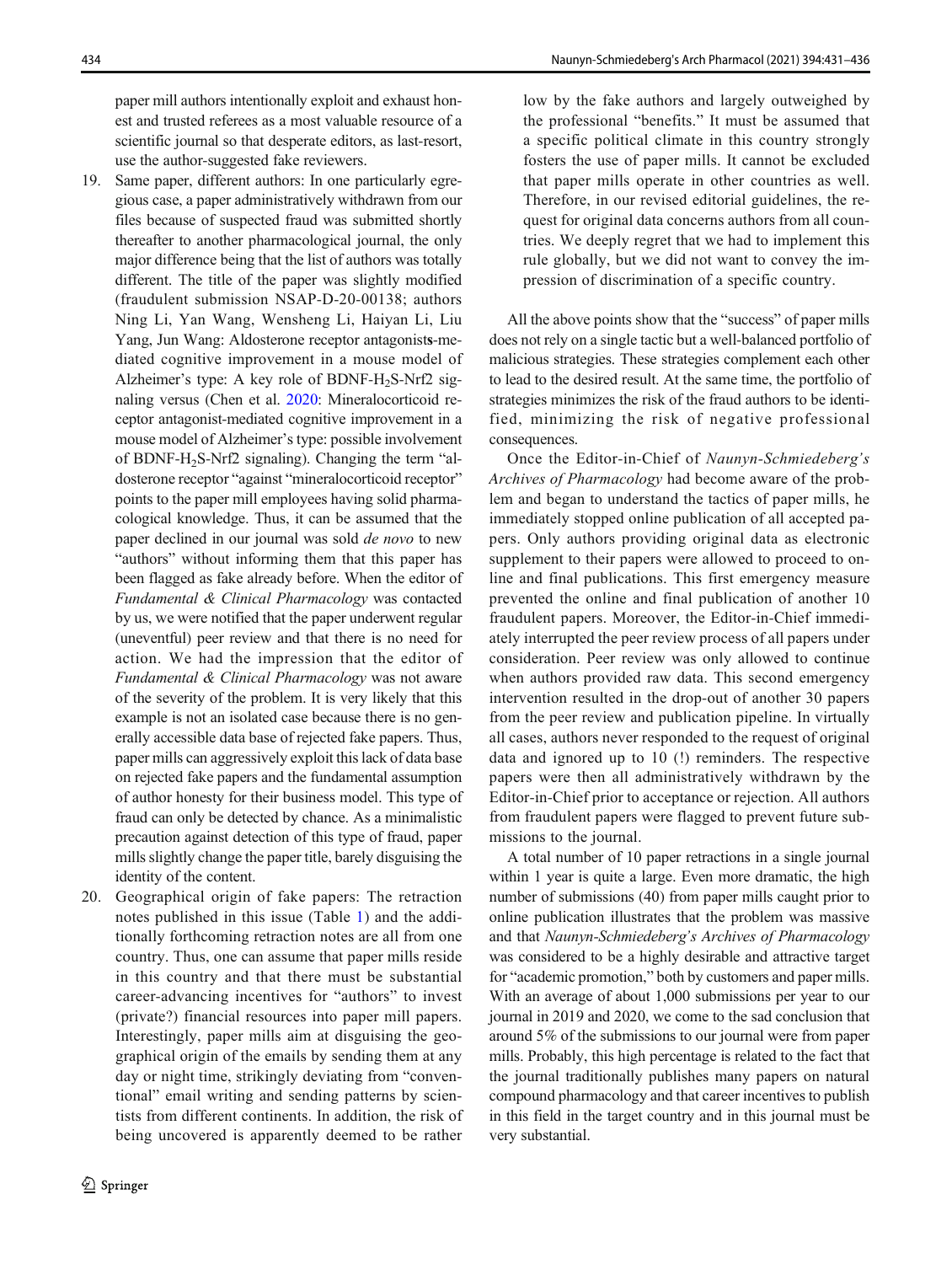If the Editor-in-Chief had not reacted immediately, Naunyn-Schmiedeberg's Archives of Pharmacology probably would have experienced a further dramatic increase in paper mill submissions. Paper mills could have advertised the journal as "easy prey," charging higher prices for customers for higher publication success rates. We may have stopped the fraud wave at the beginning of an exponential growth phase.

Quantitative comparisons of the fraud extent with other journals are impossible because of the lack of data, but at least one journal (Molecular Brain) in a somewhat different scientific field reports a substantial quantitative problem with fake submissions as well (Miyakawa [2020\)](#page-5-0). Therefore, the Editorin-Chief of Naunyn-Schmiedeberg's Archives of Pharmacology believes that other journals in other areas may have become victim of paper mills as well. Lists of journals tentatively affected by paper mills posted on science blog sites corroborate the assumption that the problem does not only concern the field of natural compound pharmacology.

Following the emergency measures implemented in February 2020, Naunyn-Schmiedeberg's Archives of Pharmacology updated its editorial guidelines in June 2020 to prevent future fraud publications in this journal, applying to all submitting authors. The respective text of the editorial guidelines is shown below:

Since the journal has experienced a rather extensive wave of fraud submissions of papers from paper mills and papers including fake data from external service laboratories, we had to extend the submission prerequisites to the following requests as stated in our Instructions for Authors:

[https://www.springer.com/journal/210/submission](https://www.springer.com/journal/210/submission-guidelines#Instructions%20for%20Authors_Important%20Submission%20Policy)[guidelines#Instructions%20for%20Authors\\_Important%](https://www.springer.com/journal/210/submission-guidelines#Instructions%20for%20Authors_Important%20Submission%20Policy) [20Submission%20Policy](https://www.springer.com/journal/210/submission-guidelines#Instructions%20for%20Authors_Important%20Submission%20Policy)

- Request of institutional email addresses. At the minimum, at least the corresponding author should provide an institutional email address.
- Request of supplemental original source data (raw data, original data, individual data points) presented in tables and figures in a generally readable format. Excel files are preferred. Pdf and Prism files are acceptable as well. Supplemental data must be cited in the main text. These data will be made available to the reviewers and published if the paper is accepted.
- Request of supplemental immunoblot data. Specifically, full-length immunoblots with molecular mass markers are requested. Supplemental immunoblot data must be cited in the text. These data will be made available to the reviewers and published if the paper is accepted.
- & Authors must include the following statement in the section "Authors Contributions": The authors declare

that all data were generated in-house and that no paper mill was used.

These measures are meant to protect the scientific integrity of your work and the scientific integrity of our journal.

Papers that do not follow these guidelines upon submission are administratively rejected but can be resubmitted when the formal requirements are met.

The new editorial policies have been in place now for more than 6 months. The overwhelming majority of authors abides to the rules and considers them as a quality criterion for their work and Naunyn-Schmiedeberg's Archives of Pharmacology. To our delight, from several authors, we received very positive comments about the new editorial guidelines.

Only very few authors expressed concerns that original data could be "stolen" by peer reviewers. We take this concern extremely seriously and select only trustworthy reviewers with a proven track record and prefer referees whom the editors know personally. The Editor-in-Chief is not aware of a single case in which data from an author have been "stolen" by another scientist. We would react immediately if such scientific misconduct from the side of reviewers ever occurred. As a result of the paper mill attack, we are very reluctant at using author-proposed referees whom we do not know personally.

We realize that the updated editorial guidelines may appear "harsh" as compared to other scientific journals. However, due to the fact that Naunyn-Schmiedeberg's Archives of Pharmacology had become an "attractive" target for paper mills, we had no other choice than to massively tighten our editorial guidelines to protect the integrity of our authors, the editors, the referees, the journal, and the publisher SpringerNature. In addition, we want to ensure that at its 150th anniversary in 2023, Naunyn-Schmiedeberg's Archives of Pharmacology enjoys the status of a leading and rigorous pharmacological journal, promoting scientific integrity and quality. Interestingly, Molecular Brain also proposes that the inclusion of raw data along with the initial submission is the only solution to eradicate paper mills effectively (Miyakawa [2020\)](#page-5-0).

The Editor-in-Chief, associate editors, reviewers, and the publisher SpringerNature do their very best to ensure that papers published in Naunyn-Schmiedeberg's Archives of Pharmacology are based on honest science. We have weeded out a total of 50 fraudulent papers from the publication pipeline at various stages during the last year and will rigorously continue this path.

Finally, the Editor-in-Chief hopes that this editorial may be helpful to editors of other scientific journals how to handle the paper mill problem that has the malicious potential to cause a long-lasting and serious contamination of the scientific track record.